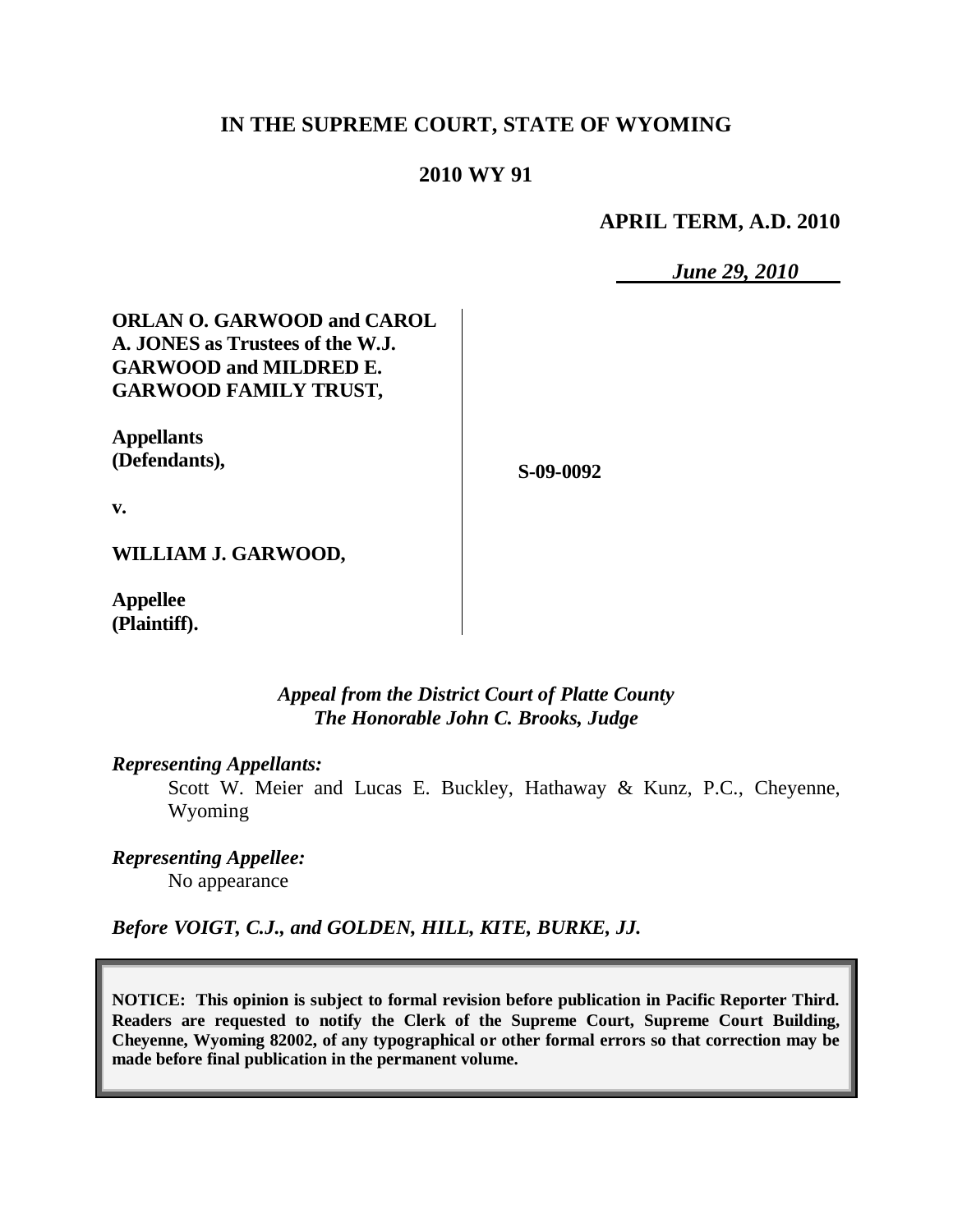## **GOLDEN**, Justice.

[¶1] On May 2, 2006, Appellee, William J. Garwood (Mr. Garwood), filed a lawsuit seeking an order directing the Appellants (Trustees), who are two of Appellee's three children and two of the three designated Trustees of the W.J. Garwood and Mildred E. Garwood Trust (Family Trust), to pay to him a sum of money from the Family Trust sufficient to provide for his support, as provided by the terms of the Trust. The district court issued an order allocating trust assets and directing payments to Mr. Garwood, the Trustees appealed, and on October 22, 2008, this Court issued its decision affirming that district court order. *See Garwood v. Garwood*, 2008 WY 129, 194 P.3d 319 (Wyo. 2008) (*Garwood I*).

[¶2] This matter is again before this Court, this time on the Trustees' appeal from a subsequent order of the district court directing the Trustees to reimburse the Family Trust for amounts the Trustees withdrew from the trust for payment of their attorneys' fees and costs. We affirm.

### **ISSUES**

[¶3] The Trustees present the following issues on appeal:

1. Is it contrary to the Wyoming Rules of Civil Procedure and Wyoming law for the District Court to issue a *Supplemental Order* purporting to expand the judgment in the underlying matter nearly two years after the District Court entered its judgment and more than five months after this Court affirmed the District Court's judgment?

2. Did the District Court's *Supplemental Order* erroneously award a judgment against individuals that were not parties to Appellee's underlying *Complaint*?

3. Did the District Court's *Supplemental Order* violate the rights of Orlan O. Garwood and Carol A. Jones individually by levying a judgment against them without notice of the claim or a meaningful opportunity to be heard opposing such claim?

4. Is the District Court's *Supplemental Order* contrary to Wyoming's Uniform Trust Code?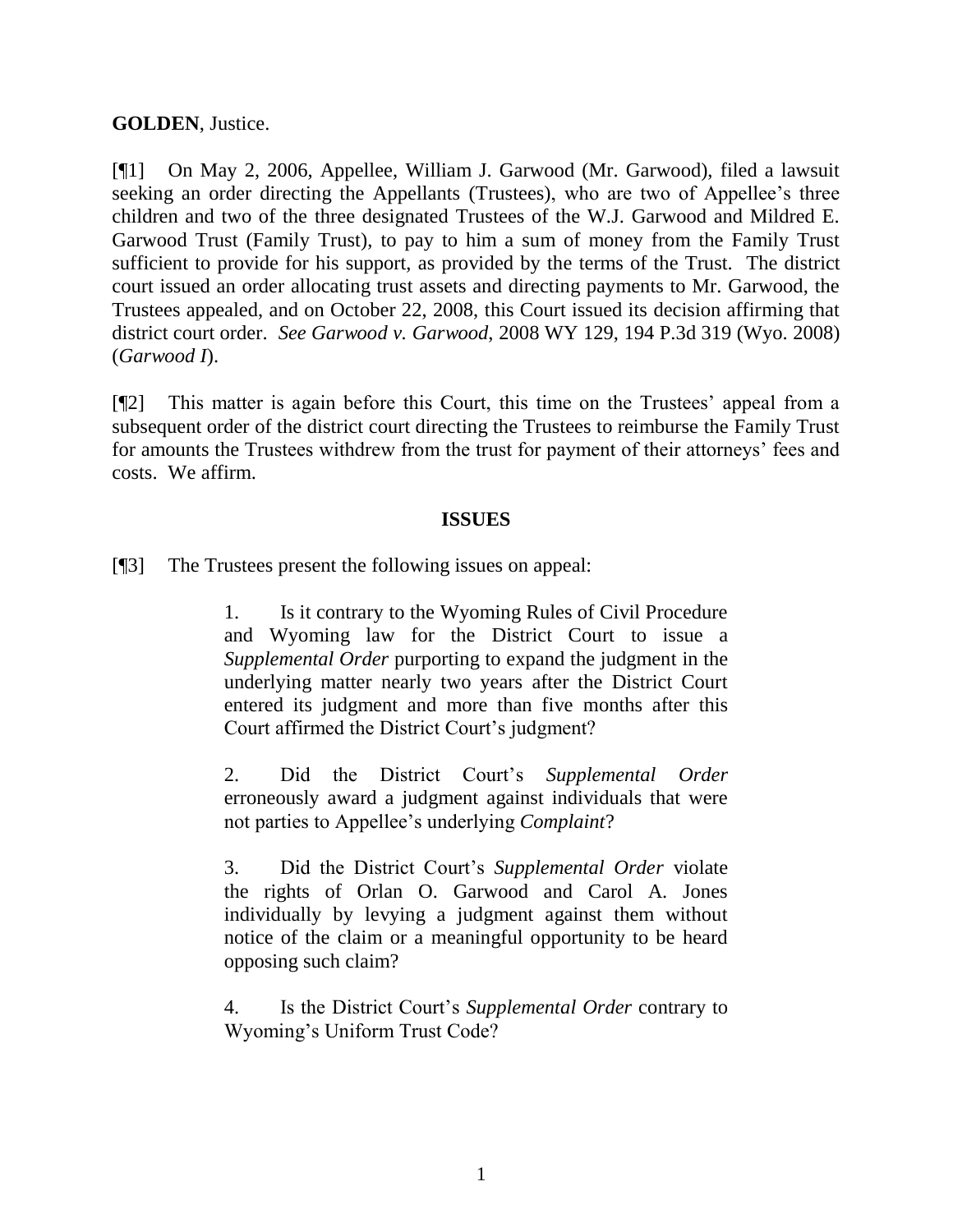# **FACTS**

[¶4] The facts underlying the original dispute between these parties over the Family Trust assets and Mr. Garwood's entitlement to subsistence payments from that trust are set forth in our opinion in *Garwood I*, 2008 WY 129, 194 P.3d 319, and we will not restate that detailed recitation of facts here, except as necessary to frame the current issues.

[¶5] Mr. Garwood and his wife, Mildred Garwood, were married in 1951. The Appellant Trustees in this matter, Orlan O. Garwood and Carol A. Jones, are the natural children of Mrs. Garwood from a prior marriage. Mr. Garwood adopted them shortly after he married Mrs. Garwood in 1951. A third child, Judy K. Kechter, was born of Mr. Garwood's marriage to Mrs. Garwood. Judy Kechter is named in the district court proceedings as a party to this litigation in alignment with her father, but she has had limited involvement in the proceedings and is not represented by counsel.

[¶6] In 1992, Mr. and Mrs. Garwood purchased a Revocable Living Trust "kit" from a door-to-door salesman representing Somerset Group of Salt Lake City, Utah. The district court found, and we agreed in our *Garwood I* decision, that the trust was of no earthly use to the Garwoods. *Garwood I*, ¶ 5, 194 P.3d at 321. As we noted, at its peak, the Garwoods' estate was valued at about \$400,000, and at that time, adverse estate tax consequences did not arise until the estate was over \$1,200,000 (if both were living) and \$600,000 (if only one of the two were living). Nonetheless, on April 21, 1992, Mr. and Mrs. Garwood executed the trust documents and transferred some of their assets, including their home in Wheatland, into a trust.

[¶7] After executing the trust documents, Mr. and Mrs. Garwood ignored the terms and requirements of the trust and largely used their assets as though the trust did not exist. In 2005, Mrs. Garwood passed away, and that event caused the trust to divide into two separate trusts: the Marital Trust and the Family Trust. Mr. Garwood was the trustee of the Marital Trust, and the Garwoods' three children were the trustees of the Family Trust. Even after Mrs. Garwood's death and the division of the trust, all of the parties to this litigation continued to ignore the Trusts.

[¶8] The disregard of the Trusts and neglect by all Trustees to follow the terms of the Trusts continued until a dispute arose in 2006. In 2006, Mr. Garwood needed money to live on because the Marital Trust's cash assets had been expended and his income was not sufficient to cover his on-going expenses. Mr. Garwood, who had in 2006 moved from Wheatland to Cheyenne, therefore desired to sell his Wheatland home. Title to the Wheatland home was, however, in the Family Trust, and a majority of the Trustees of the Family Trust would not approve the home's sale. Specifically, Orlan Garwood and Carol Jones objected to the sale of the Wheatland home, while Judy Kechter did not object to the home's sale.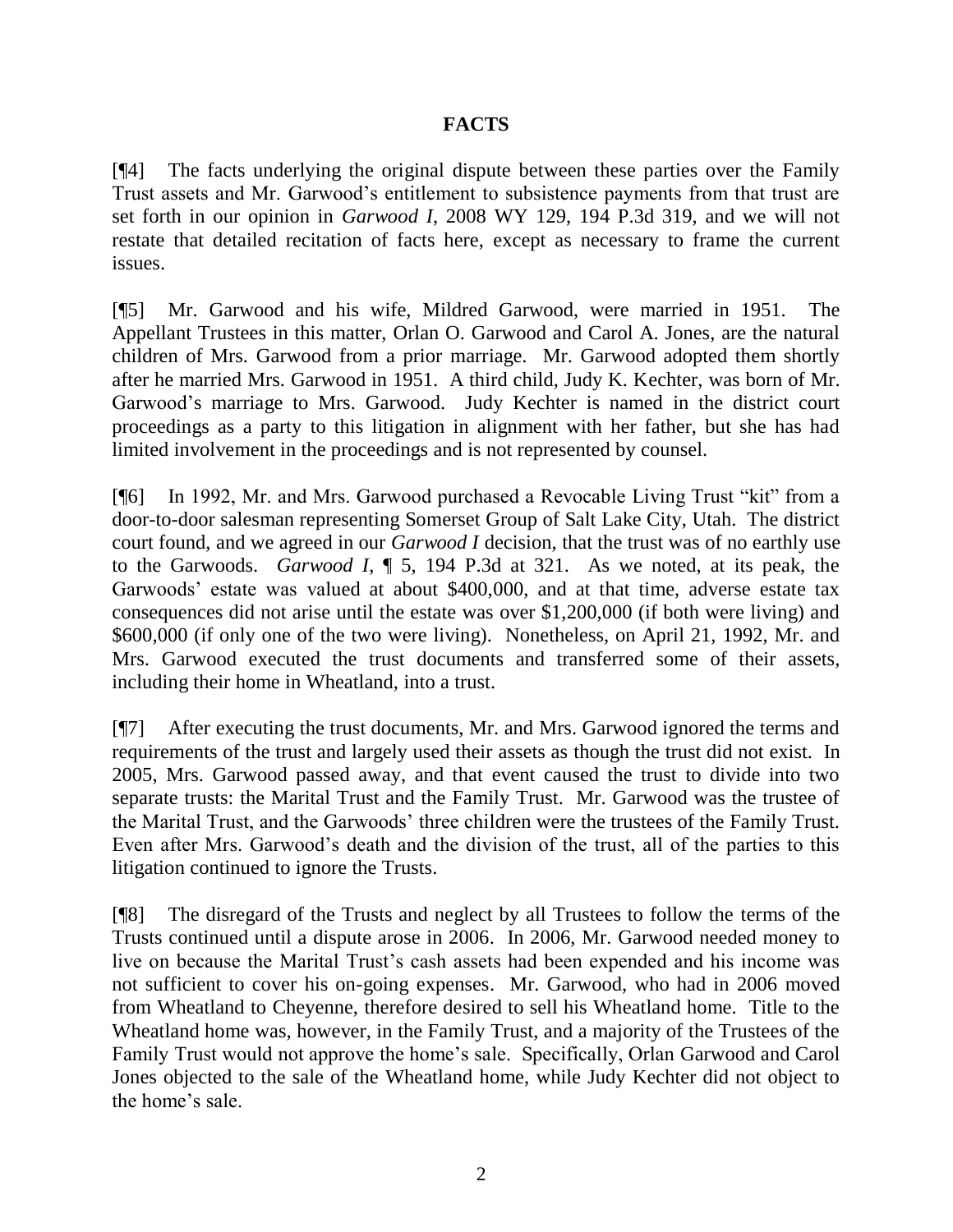[¶9] Because the Trustees refused to approve the sale of Mr. Garwood's Wheatland home, Mr. Garwood filed a complaint in district court. Through that action, Mr. Garwood sought an order directing the Trustees of the Family Trust to liquidate the Wheatland home and pay Mr. Garwood subsistence payments from the proceeds. The Trustees, Orlan Garwood and Carol Jones, filed an answer and counterclaim seeking an order directing Mr. Garwood to repay to the Trusts sums of money that they contended he had expended in violation of the terms of the Trusts.

[¶10] On June 11, 2007, the district court issued a decision letter that, although it ordered Mr. Garwood to repay roughly \$21,000 to the Family Trust, generally ruled in Mr. Garwood's favor and directed the Trustees to liquidate the Wheatland home and ensure that Mr. Garwood's monthly income from the Trusts and any other sources totaled at least \$3,200 per month. On July 2, 2007, the district court entered its judgment in *Garwood I*, and on July 30, 2007, the Trustees filed their notice of appeal. We issued our decision affirming the district court's judgment on October 22, 2008.

[¶11] After the district court entered its judgment in *Garwood I*, and while the Trustees' appeal was pending, motions and applications continued to be filed with the district court. The first was Mr. Garwood's application for attorneys' fees and costs in the amount of \$20,559.85, which was filed on July 3, 2007, the day after the district court entered its judgment in *Garwood I*. Mr. Garwood's application was made pursuant to Wyo. Stat. Ann. § 4-10-1004, the Uniform Trust Code provision governing attorneys' fees and costs, and included an itemized statement of the services and fees of Mr. Garwood's attorney. On July 13, 2007, the Trustees filed their response objecting to Mr. Garwood's application for fees and costs. The Trustees argued that attorneys' fees and expenses are not automatically paid under the Uniform Trust Code and that Mr. Garwood had failed to show that justice and equity required payment of his fees from the Trust or that the fees applied for were reasonable and customary.

[¶12] On August 2, 2007, Mr. Garwood filed another application with the district court, this one seeking an order directing the Trustees to make payments to Mr. Garwood totaling \$58,300 to allow him to purchase a wheel chair, hearing aids and a wheel chair accessible van. On August 24, 2007, the Trustees responded and requested that the district court deny Mr. Garwood's application. The Trustees pointed out that payment of the current application, together with payment of Mr. Garwood's attorneys' fees, would use all of the trust funds, which they argued was contrary to the stated purpose of the Trust. The Trustees further argued that the application should be denied because Mr. Garwood had "failed to set priorities which expenditures he deems more important to him. In a situation where limited resources exist, setting priorities what is important and what is unimportant is imperative." The Trustees also argued that the payment should be rejected because "payment to Plaintiff of the remaining trust assets before final resolution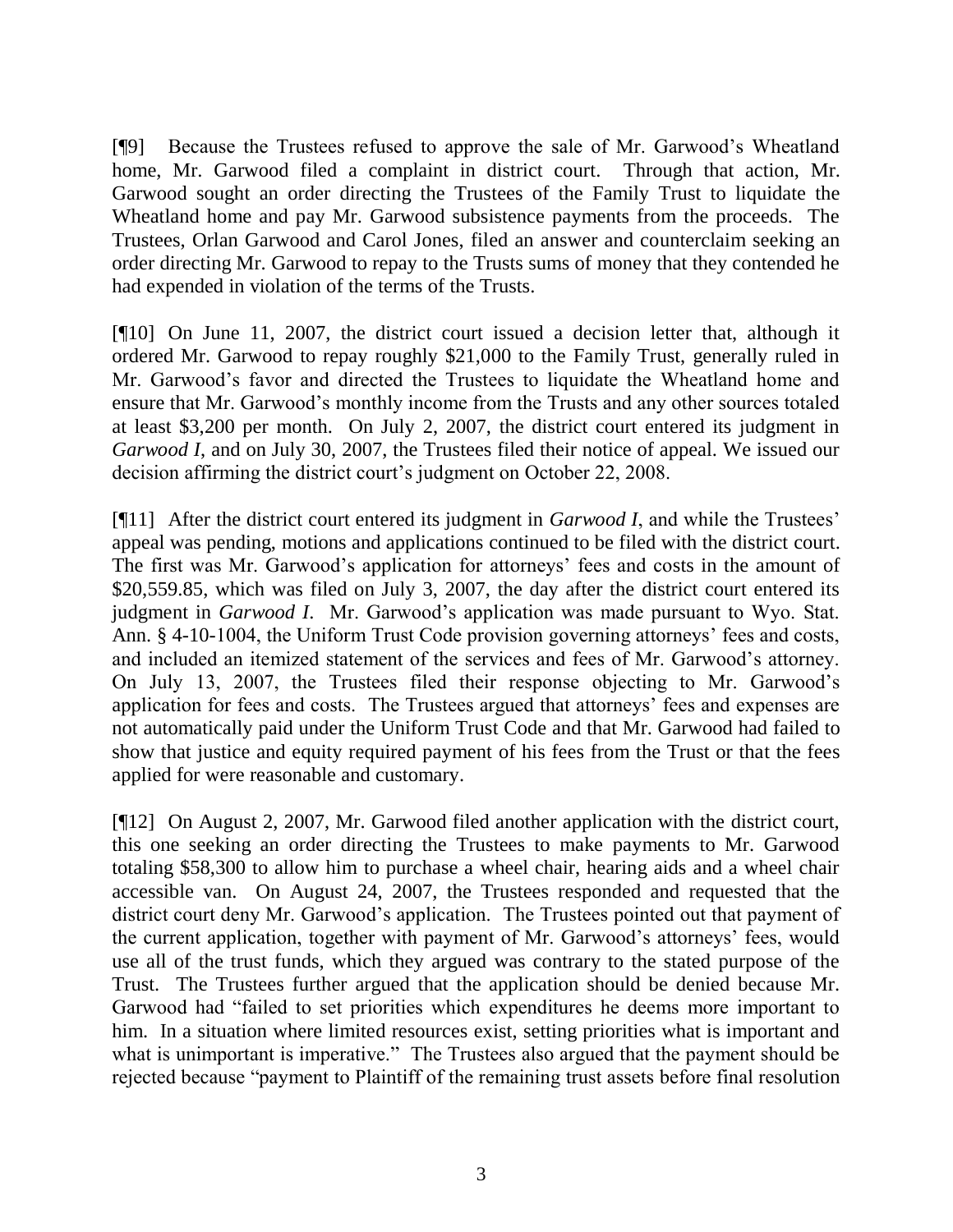of this matter will negate the appeal of this matter and irreparably prejudice Defendants in this matter."

[¶13] On October 23, 2007, Mr. Garwood filed an application with the district court for payment of attorneys' fees to respond to the Trustees' Supreme Court appeal. The application requested between \$5,000 and \$7,000 in anticipated attorneys' fees for the appeal.

[¶14] On November 6, 2007, the district court issued an Order on Applications for Disbursement of Funds. The district court granted Mr. Garwood's July 3, 2007, application for attorneys' fees and costs and ordered the Trustees to issue payment to Mr. Garwood of attorneys' fees in the amount of \$23,200 and costs in the amount of \$1,020.35, for a total payment of \$24,220.35. The district court denied the other application for payment of expenses from the Family Trust.<sup>1</sup>

[¶15] On November 15, 2007, the Trustees filed a motion to stay the district court's order awarding attorneys' fees and costs to Mr. Garwood. In that motion, the Trustees informed the district court that only \$17,666 remained in the Family Trust, and that payment of the ordered attorneys' fees and costs would consume the fund. The Trustees did not disclose amounts expended but did inform the district court for the first time that the Trustees had expended funds from the Family Trust to pay costs of their litigation and appeal and for anticipated accounting and tax costs. The Trustees further argued that should Mr. Garwood require funds for litigation costs, he should be required to use funds from the Marital Trust, not the Family Trust. They stated:

> The nature of the underlying matter was such that Plaintiff elected to bring suit in this matter, not the Trustees. The use of the Marital Trust funds for the cost of the underlying suit is certainly within the realm of discretionary uses left the Plaintiff by the language of the Marital Trust. The provision of Family Trust funds for such payments, when such funds are stated by the trust agreement to be for the support of the Plaintiff is not in keeping with the tenor of the trust agreement.

[¶16] Subsequent submissions by the parties showed that at some point after the district court entered its judgment on July 2, 2007, and after the subsequent sale of the Wheatland home, the Trustees transferred \$29,320.85 from the Family Trust to pay attorneys' fees and costs and another \$20,000 from the Family Trust to the law firm of

 $\overline{a}$ 

<sup>&</sup>lt;sup>1</sup> The court identified the denied application as bearing the date July 3, 2007, and because that was the date of the application for attorney's fees and costs that the court did grant, that appears to be a typographical error. It is thus unclear from the district court's order which application the court was referencing when it denied payment of an application.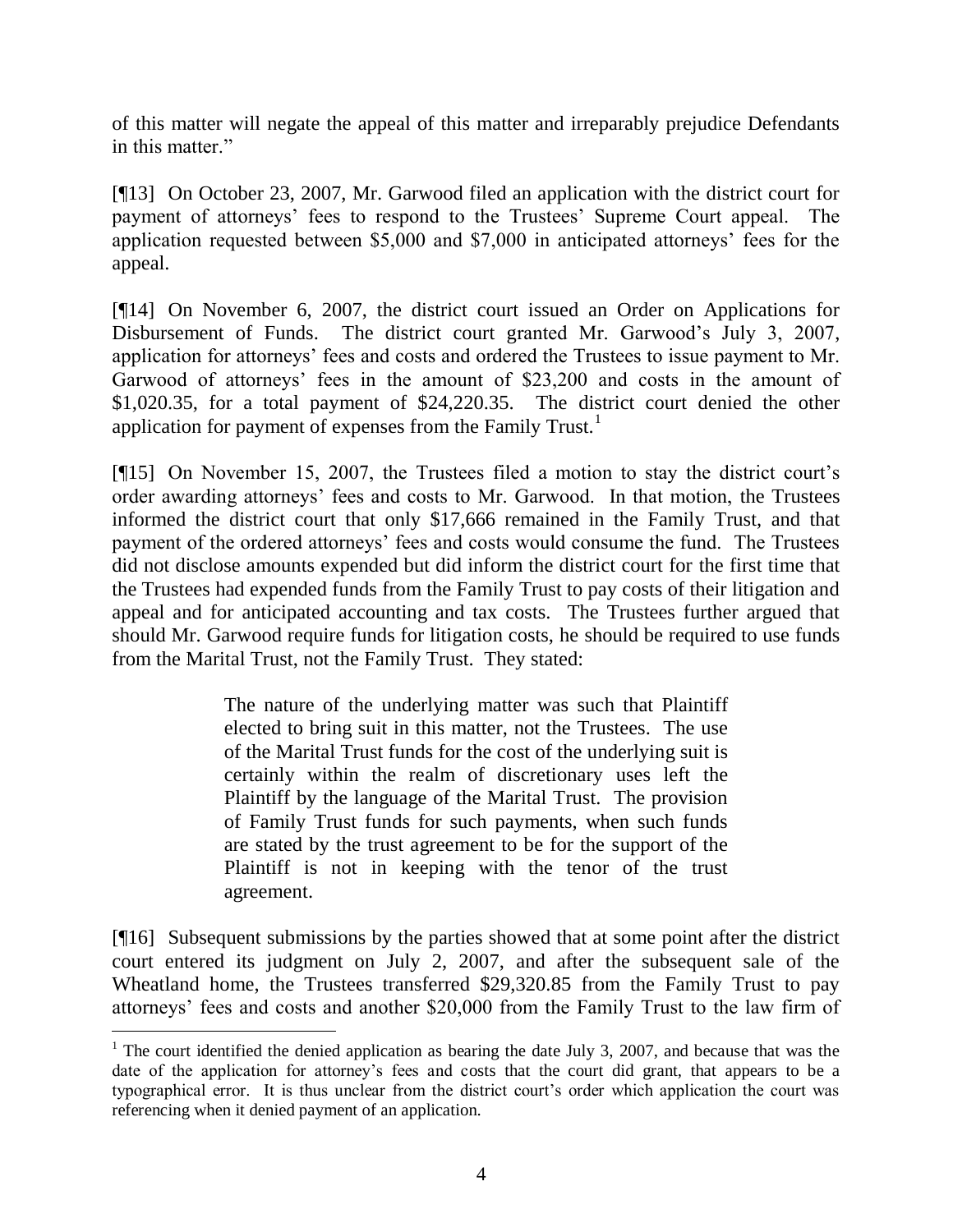Hickey & Evans, LLP, as a retainer for costs and fees associated with the Trustees' Supreme Court appeal and for anticipated accounting and tax costs.

[¶17] The record is unclear as to the sequence of hearings that followed the Trustees' motion for a stay. At some point during an unrecorded telephone hearing with the district court, Mr. Garwood withdrew his request to have his attorneys' fees and costs paid from the Family Trust, and Mr. Garwood's requested fees and costs were never paid from the Family Trust.

[¶18] On January 2, 2008, Mr. Garwood filed a motion seeking recovery of the funds the Trustees had withdrawn from the Family Trust for attorneys' fees and costs. Mr. Garwood's motion also requested removal of Orlan Garwood and Carol Jones as Trustees, alleging they had breached their trust and fiduciary duties. The Trustees filed an opposition to that motion, and on April 29, 2008, the district court issued an order stating, "The court shall withhold any ruling on pending matters until such time as the Wyoming Supreme Court renders an opinion in the appeal currently pending."

[¶19] On January 5, 2009, following this Court's decision in *Garwood I*, the district court held a hearing on the pending motions. During that hearing, Mr. Garwood made no request for payment of his own attorneys' fees and costs and instead argued his request that the Trustees be removed and be required to reimburse the Family Trust for amounts the Trustees used to pay their own attorneys' fees and costs. Mr. Garwood argued the Trustees' payment of attorneys' fees and costs without an order of the court approving such payment was improper. The Trustees maintained the payment of attorneys' fees and costs was within their authority to pay expenses of the Family Trust, and they were under no obligation to seek a court order allowing those payments:

> My client shouldn't have to justify to Mr. Garwood or to anybody else, other than through an accounting, but they don't petition the courts to make sure they can pay the ordinary business expenses, whether it's accounting fees or attorney's fees. Those things are not done on behalf of their own benefit. They have trust administration expenses, and I think somewhere counsel has gotten off on the wrong side of thinking, Jeez, with a trust, every time you have some kind of trust expense it has to be approved by the court.

[¶20] On April 7, 2009, the district court issued its order on the issue of the Trustees' use of Family Trust funds for their attorneys' fees and costs. The court ordered the Trustees to reimburse the Family Trust all but \$10,000 of the fees and costs the Trustees had expended from the Trust. In support of its order, the district court made the following findings: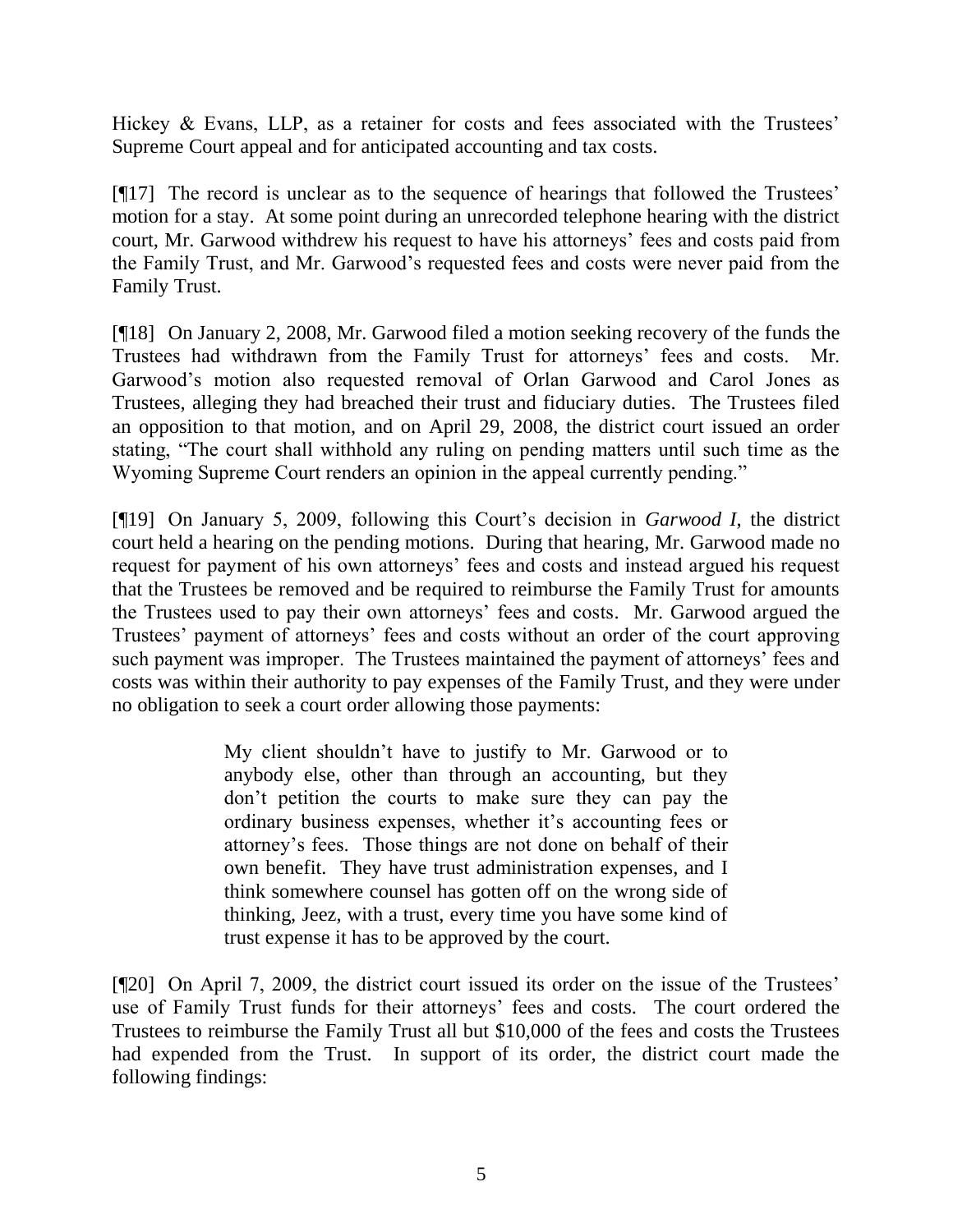a. The principal interest of Orlan O. Garwood and Carol A. Jones was in protecting their own potential inheritance. They, Orlan O. Garwood and Carol Jones, obviously accepted, as did Ms. Kechter, large gifts that probably should have been part of the trust.

b. The Court's sense always was that the trustees did not really do their job in this matter, and this whole thing came to a head when Mr. Orlan O. Garwood and Ms. Carol A. Jones would not agree to sell the house where Plaintiff resided. As a result, the trustees ended up spending a huge amount of money in attorney's fees.

c. Plaintiff sued and brought this matter to a head. Defendants Orlan O. Garwood and Carol A. Jones defended Plaintiff's action.

d. Because there was a suit, the trustees named in their official capacities had some right to defend themselves and use trust assets to do that.

e. Such a defense, however, had to be done and accomplished with the idea that the main goal here of the trust needed to be kept in mind, which is – the overriding goal was that Mr. William Garwood, for the duration of his life, would have money available to him.

f. Therefore, the expenditure of this huge amount in attorney's fees by the trustees, Orlan O. Garwood and Carol A. Jones, while it began as a defense of themselves, ultimately ended up as a fight to protect their own inheritance.

g. The trustees Orlan O. Garwood and Carol A. Jones paid the sum of \$49,320.85 as attorney fees and costs from the assets of the trust to counsel for representation in these proceedings, including representation in the appeal to the Wyoming Supreme Court of the earlier judgment of this court.

h. Using the Court's discretion here, it was appropriate for the Trustees to spend up to \$10,000.00, and after that, the whole purpose of the trust became undermined by what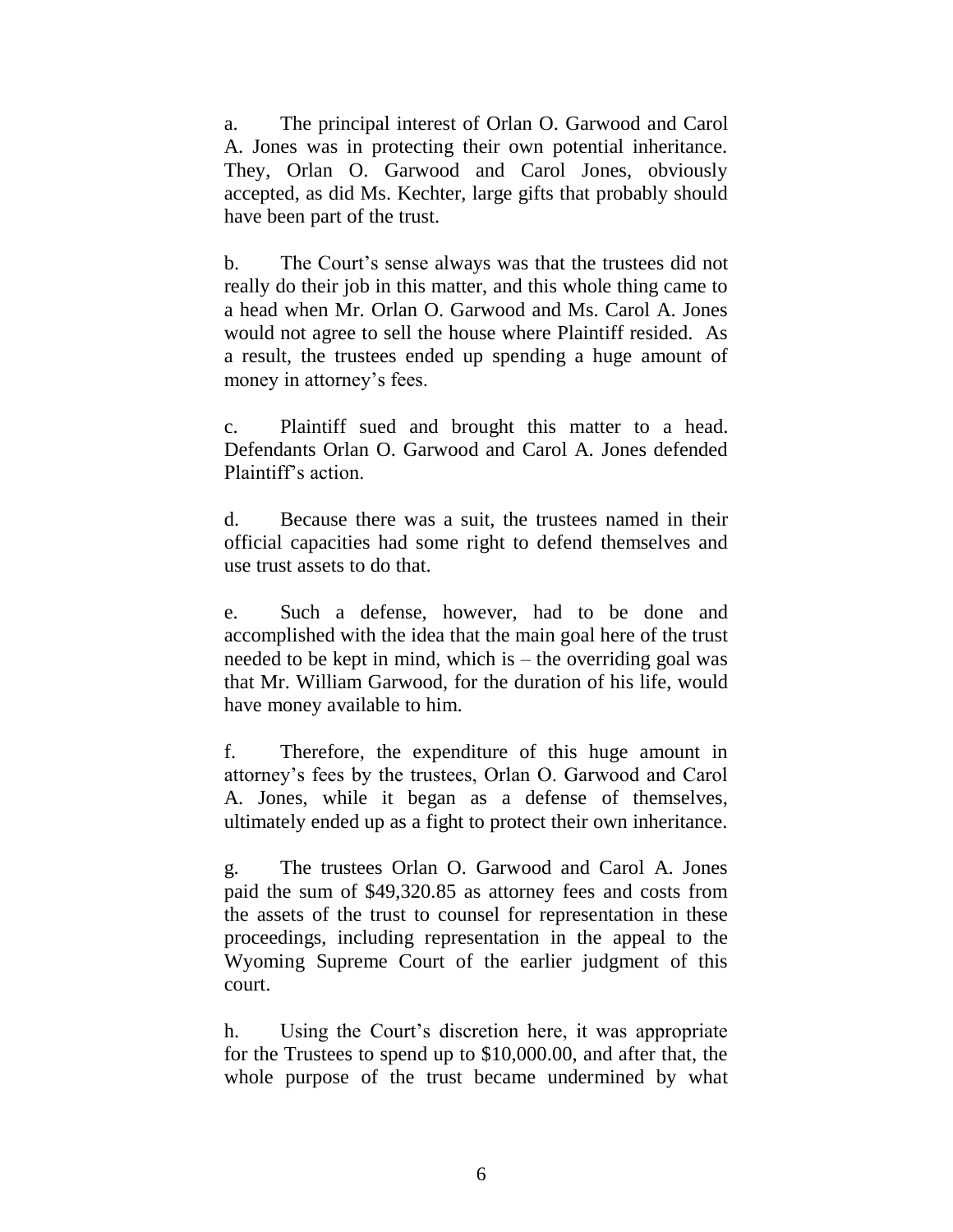should have been done, which would have been to assure that the great majority of this money go to Mr. William Garwood.

i. The remaining \$39,320.85 were fees incurred by the trustees for representation of their personal interests, were fashioned to undermine the purpose of the trust and are not fees to be cha[r]geable to the trust.

[¶21] On April 23, 2009, the Trustees filed their Notice of Appeal. The Trustees filed their brief on July 29, 2009, and no brief was filed on behalf of Mr. Garwood by the filing deadline of September 16, 2009. On December 4, 2009, counsel for Mr. Garwood filed notice that Mr. Garwood died on September 6, 2009. No personal representative has entered an appearance on behalf of Mr. Garwood, and no brief has been filed on behalf of Mr. Garwood.

### **DISCUSSION**

## **Standard of Review**

[¶22] The Trustees' appeal presents arguments that the district court acted contrary to law and abused its discretion. This Court reviews conclusions of law *de novo*. *Piroschak v. Whelan*, 2005 WY 26, ¶ 7, 106 P.3d 887, 890 (Wyo. 2005). We have defined our abuse of discretion inquiry as follows:

> The core of our inquiry must reach the question of the reasonableness of the choice made by the trial court. Judicial discretion is a composite of many things, among which are conclusions drawn from objective criteria; it means exercising sound judgment with regard to what is right under the circumstances and without doing so arbitrarily or capriciously. *[FML v. TW](http://www.westlaw.com/Find/Default.wl?rs=dfa1.0&vr=2.0&DB=4645&FindType=Y&ReferencePositionType=S&SerialNum=2012158399&ReferencePosition=459)*, [2007 WY 73, ¶ 8, 157 P.3d 455,](http://www.westlaw.com/Find/Default.wl?rs=dfa1.0&vr=2.0&DB=4645&FindType=Y&ReferencePositionType=S&SerialNum=2012158399&ReferencePosition=459)  459 (Wyo. 2007).

*Garwood I*, ¶ 17, 194 P.3d at 325.

## **Jurisdiction**

[¶23] The Trustees contend first that the district court was without jurisdiction to enter its order directing the Trustees to reimburse the Family Trust. Specifically, the Trustees argue that once they filed their notice of appeal in *Garwood I*, the district court was without jurisdiction to rule on Mr. Garwood's motion for removal of Trustees and recovery of attorneys' fees expenditures by the Trustees. We disagree.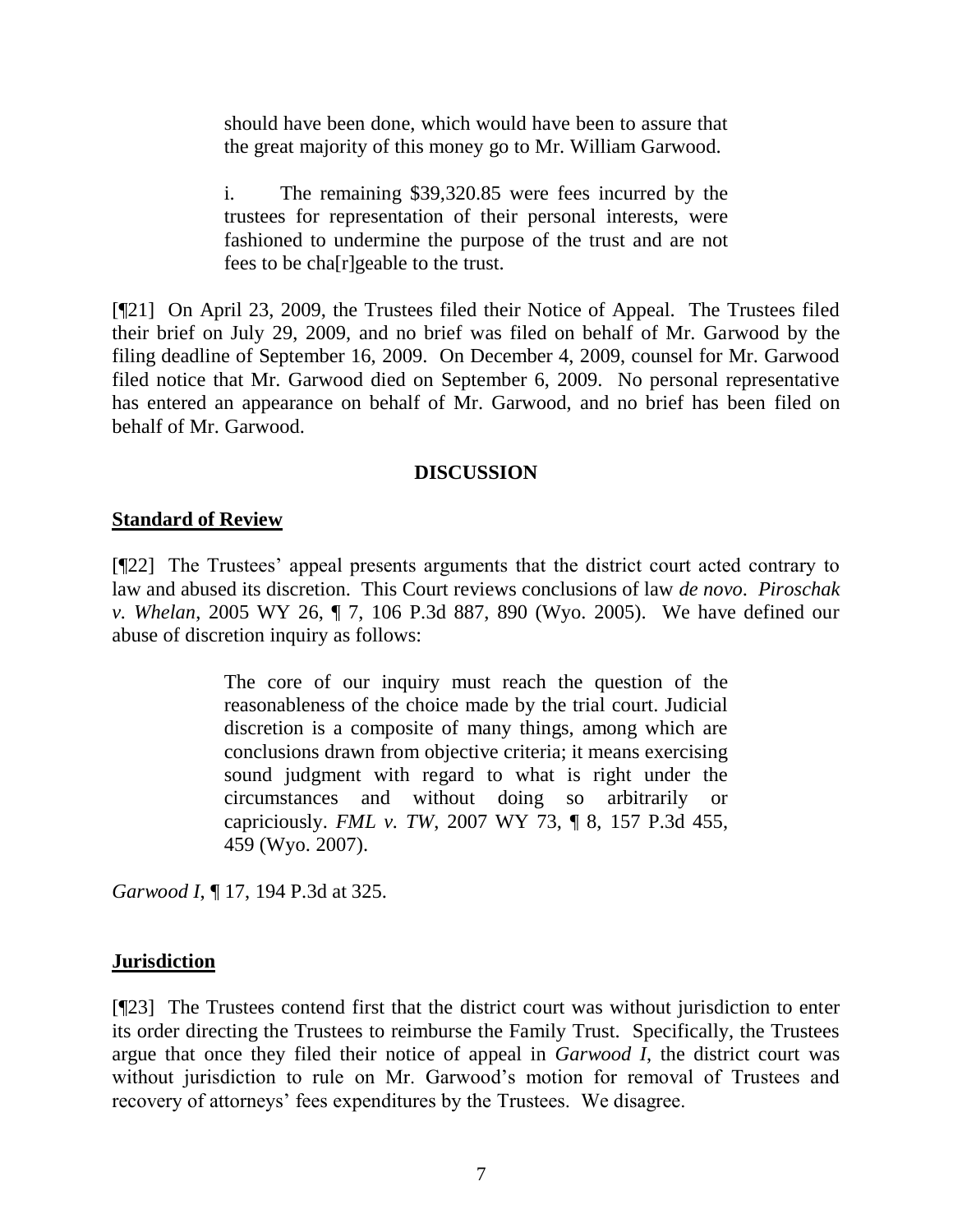[¶24] District courts are entitled to a presumption of regularity when exercising their general jurisdiction. *KC v. KM*, 941 P.2d 46, 50 (Wyo. 1997); *[First Wyoming Bank, N.A.](http://www.westlaw.com/Find/Default.wl?rs=dfa1.0&vr=2.0&DB=661&FindType=Y&ReferencePositionType=S&SerialNum=1981124505&ReferencePosition=1362)  [Cheyenne v. First Nat'l Bank & Trust Co.](http://www.westlaw.com/Find/Default.wl?rs=dfa1.0&vr=2.0&DB=661&FindType=Y&ReferencePositionType=S&SerialNum=1981124505&ReferencePosition=1362)*, [628 P.2d 1355, 1362 \(Wyo.](http://www.westlaw.com/Find/Default.wl?rs=dfa1.0&vr=2.0&DB=661&FindType=Y&ReferencePositionType=S&SerialNum=1981124505&ReferencePosition=1362) 1981). The question of attorneys' fees and costs in a given civil action is a common issue that a trial court may address, and it does not, as suggested by the Trustees, require the filing of a separate action or a motion to amend a judgment. *See* Wyo. Stat. Ann. § 1-14-126 (LexisNexis 2009) (discretion of court in awarding costs and attorneys' fees); W.R.C.P. 54(d) (procedures for post-judgment cost and fee applications). The issue may be addressed as an element of damages, or it may be addressed, as it was in this case, through the filing of a post-judgment motion, as described in Rule 54. *See* W.R.C.P. 54.

[¶25] The issue of attorneys' fees and costs was properly placed before the district court by Mr. Garwood's timely filing of a post-judgment application for fees and costs, and the court thus had authority to address the issue in the action before it. The question remains, then, whether the district court lost its jurisdiction to address the issue once the Trustees filed their notice of appeal from its original judgment. We conclude that it did not.

[¶26] Rule 6.01 of the Wyoming Rules of Appellate Procedure governs jurisdiction after an appeal is docketed. It provides:

> The appellate court shall acquire jurisdiction over the matters appealed when the case is docketed. In all cases, the trial court retains jurisdiction over all matters and proceedings not the subject of the appeal, including all matters covered by Rules 4 and 5, unless otherwise ordered by the appellate court.

W.R.A.P. 6.01(b). Consistent with Rule 6.01, we have held that during the pendency of an appeal, the district court has the right and power to enforce its decrees and orders and to protect the parties as to any rights they acquired in the district court proceedings. *KC*, 941 P.2d at 50-51; *[Moore v. Moore](http://www.westlaw.com/Find/Default.wl?rs=dfa1.0&vr=2.0&DB=661&FindType=Y&ReferencePositionType=S&SerialNum=1991073788&ReferencePosition=258)*, [809 P.2d 255, 258 \(Wyo.](http://www.westlaw.com/Find/Default.wl?rs=dfa1.0&vr=2.0&DB=661&FindType=Y&ReferencePositionType=S&SerialNum=1991073788&ReferencePosition=258) 1991); *[Coones v. F.D.I.C.](http://www.westlaw.com/Find/Default.wl?rs=dfa1.0&vr=2.0&DB=661&FindType=Y&ReferencePositionType=S&SerialNum=1993064966&ReferencePosition=796)*[,](http://www.westlaw.com/Find/Default.wl?rs=dfa1.0&vr=2.0&DB=661&FindType=Y&ReferencePositionType=S&SerialNum=1993064966&ReferencePosition=796) 848 P.2d 783, 796 n.18 (Wyo. 1993).

[¶27] The district court's judgment did not address attorneys' fees and costs. Because those issues were not the subject of the Trustees' appeal, the district court did not lose jurisdiction to address them.

[¶28] Additionally, we find no inordinate delay in the district court's handling of the attorneys' fees and costs issue. Mr. Garwood filed his application for fees and costs the day after the district court entered its judgment, well within the fourteen days permitted by W.R.C.P. 54. It was only through addressing Mr. Garwood's fee and cost application that the district court learned that the Trustees had, without application to the court for an award of fees and costs, withdrawn funds from the Family Trust to pay their own fees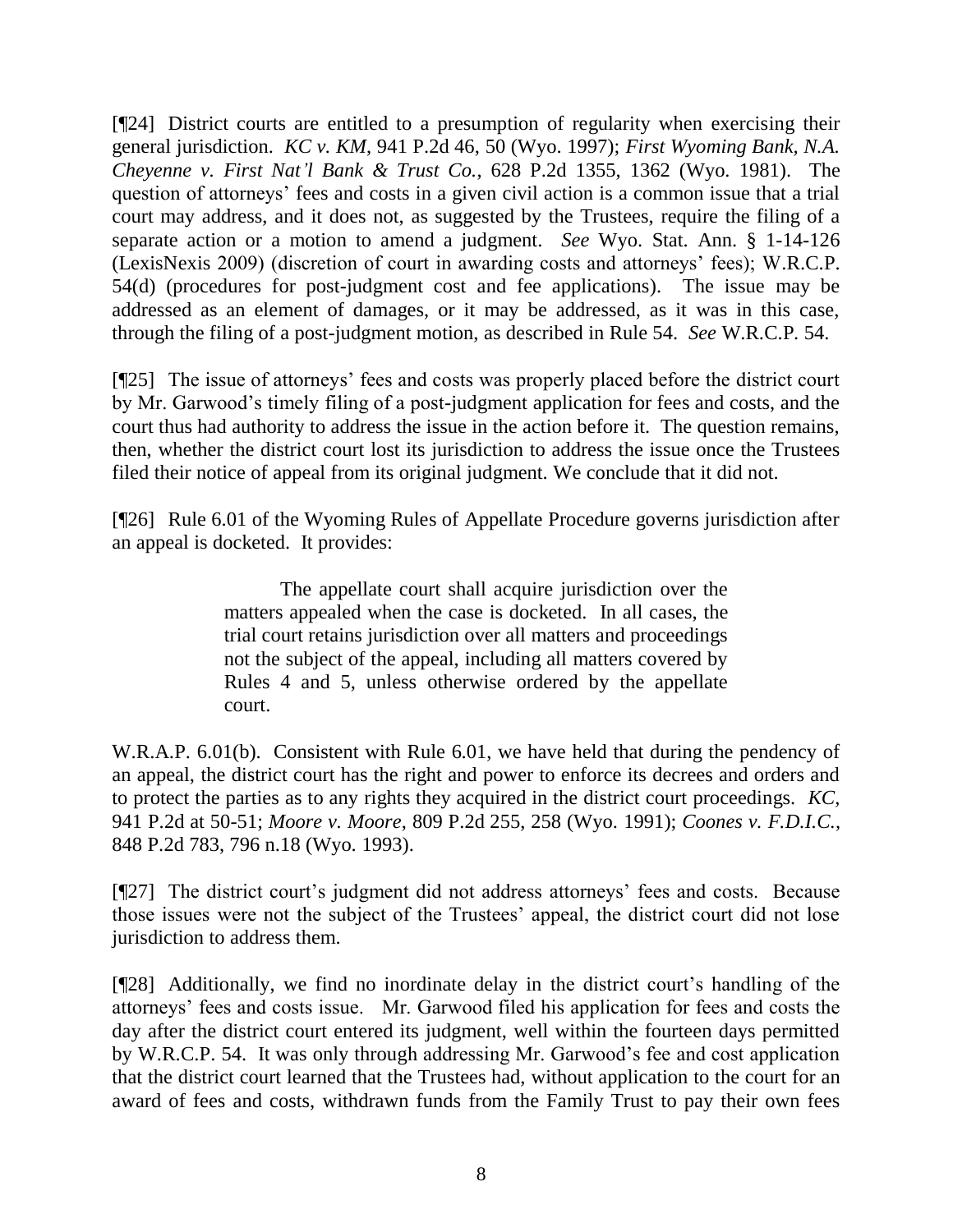and costs. The Trustees' attempt to bypass the fee application process did not deprive the trial court of its authority to address the Trustees' entitlement to fees and costs.

[¶29] Nor do we accept the Trustees' suggestion that the district court's delay in deciding the issue until after this Court's decision in *Garwood I* is indicia that the district court was acting outside its authority. As we will discuss below, the Uniform Trust Code requires that an award of fees and costs from a trust fund be premised on a finding that the action benefitted the trust. The district court thus acted prudently in delaying its consideration of the issue until this Court had ruled on the *Garwood I* appeal.

[¶30] The district court had jurisdiction to address the attorneys' fees and costs issues presented to it, and it acted reasonably in delaying its decision on the issues until this Court had decided the appeal from the district court's original decision.

## **Abuse of Discretion**

[¶31] The Trustees contend that even if the district court had jurisdiction to enter its order on the Trustees' fees and costs, the court abused its discretion in allowing the Trustees only \$10,000 in fees and costs. We find no abuse of discretion.

[¶32] Generally, Wyoming subscribes to the American rule regarding recovery of attorneys' fees, making each party responsible for its own attorneys' fees, unless an award of fees is permitted by contract or statute. *Morrison v. Clay*, 2006 WY 161, ¶ 16, 149 P.3d 696, 701-02 (Wyo. 2006); *[Schlesinger v. Woodcock](http://www.westlaw.com/Find/Default.wl?rs=dfa1.0&vr=2.0&DB=4645&FindType=Y&ReferencePositionType=S&SerialNum=2001516051&ReferencePosition=1239)*, [2001 WY 120, ¶ 21, 35](http://www.westlaw.com/Find/Default.wl?rs=dfa1.0&vr=2.0&DB=4645&FindType=Y&ReferencePositionType=S&SerialNum=2001516051&ReferencePosition=1239)  P.3d 1232, 1239 (Wyo. 2001). Wyoming has adopted the Uniform Trust Code (UTC), which authorizes an award of fees and costs as follows:

> In a judicial proceeding involving the administration of a trust, the court, as justice and equity may require, may award costs and expenses, including reasonable attorney's fees, to any party, to be paid by another party or from the trust that is the subject of the controversy.

Wyo. Stat. Ann. § 4-10-1004 (LexisNexis 2009).

[¶33] The Trustees take issue with the applicability of this provision to the question of a trustee's fees and costs, contending that a trustee involved in a legal proceeding over a trust may simply pay the costs of litigation as an ordinary expenditure in the course of administering the trust. In support of this argument, the Trustees cite to our holding in another case wherein we observed that it would be "inconsistent to recognize a trustee has standing in its official capacity to defend a trust, but to then make the trustee personally bear the expense of defending the trust." *See American Nat'l Bank of*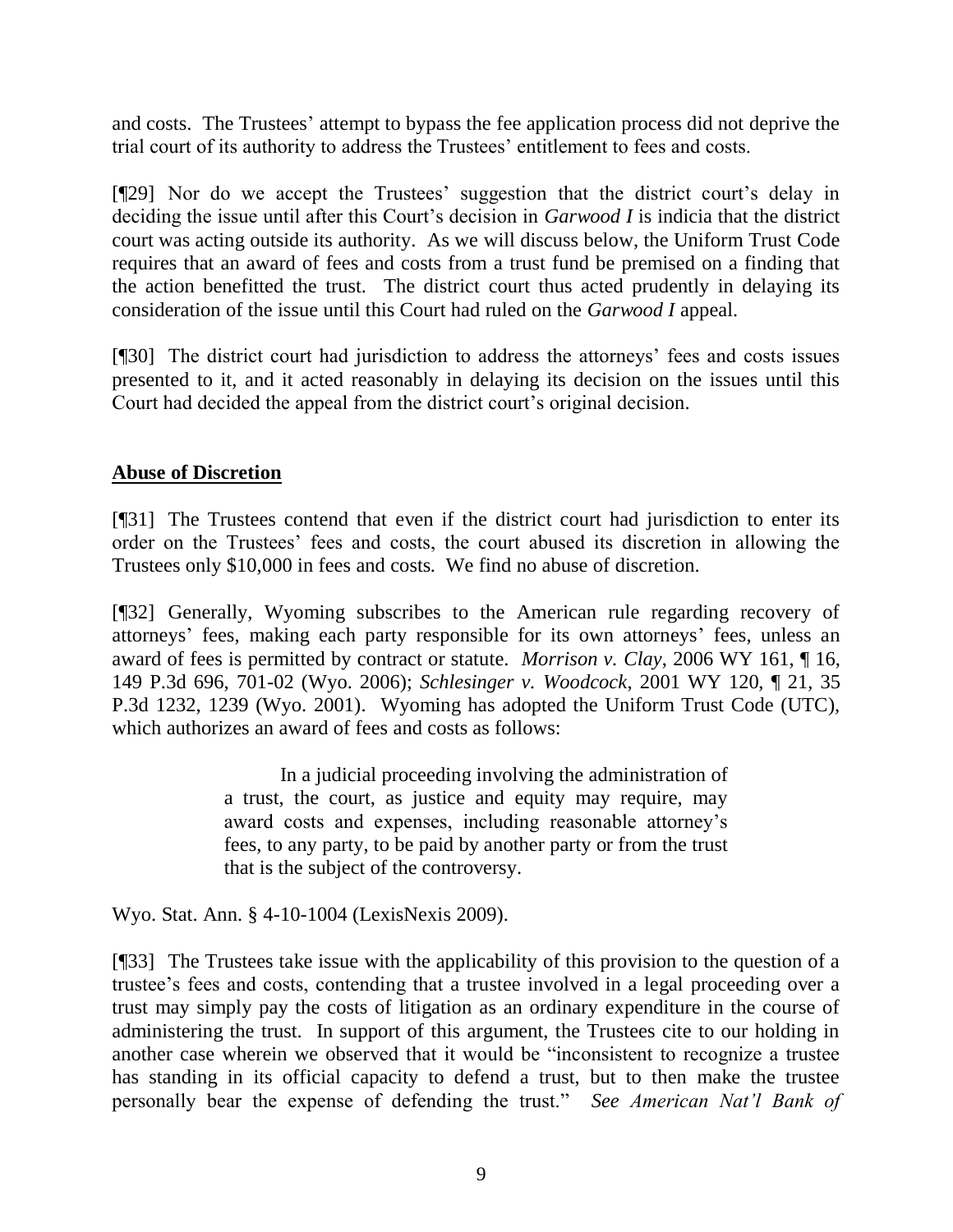*Cheyenne v. Miller*, 899 P.2d 1337, 1341 (Wyo. 1995). The Trustees also rely on the UTC provisions requiring a trustee to defend and prosecute claims on behalf of the trust, and authorizing a trustee to pay expenses incurred in the administration of the trust.

[¶34] We do not take issue with the premise that a trustee should not be personally responsible for litigation expenses associated with the proper exercise of its official duties. We also, however, do not believe that the only way to honor a trustee's ability to defend or prosecute appropriate legal actions is to allow the trustee unfettered discretion over payment of litigation expenses. It is for the trial court to determine whether fees and costs were properly incurred in a trustee's official capacity and, if so, what constitutes a reasonable amount for those fees and costs.

[¶35] This interpretation of the UTC attorneys' fees provision is consistent with our rules of statutory construction and the interpretations other courts have given that same provision. We interpret statutes using the following guidelines:

> When interpreting statutes, we follow an established set of guidelines. First, we determine if the statute is ambiguous or unambiguous. A statute is unambiguous if its wording is such that reasonable persons are able to agree as to its meaning with consistency and predictability. Unless another meaning is clearly intended, words and phrases shall be taken in their ordinary and usual sense. Conversely, a statute is ambiguous only if it is found to be vague or uncertain and subject to varying interpretations. If a statute is clear and unambiguous, we give effect to the plain language of the statute. To determine whether a statute is ambiguous, we are not limited to the words found in that single statutory provision, but may consider all parts of the statutes on the same subject.

*Exxon Mobil Corp. v. Wyo. Dep't of Revenue*, 2009 WY 139, ¶ 11, 219 P.3d 128, 134 (Wyo. 2009) (internal citations omitted). We have also held that a specific statutory provision controls over a general provision on the same subject. *Cotton v. McCulloh*, 2005 WY 159, ¶ 14, 125 P.3d 252, 258 (Wyo. 2005).

[¶36] There can be no reasonable dispute that the litigation at issue was a judicial proceeding involving the administration of a trust. The issues of asset allocation and required payments under a trust's terms are clear issues of trust administration. Additionally, the UTC provision governing an award of fees and costs is more specific to the question of litigation expenses and therefore controls over the general UTC provisions authorizing a trustee to defend claims and pay expenses related to trust administration. *See* Wyo. Stat. Ann. § 4-10-1004 and § 4-10-816 (LexisNexis 2009); *see also Klinkerfuss v. Cronin*, 289 S.W.3d 607, 617-18 (Mo. App. 2009) (Missouri UTC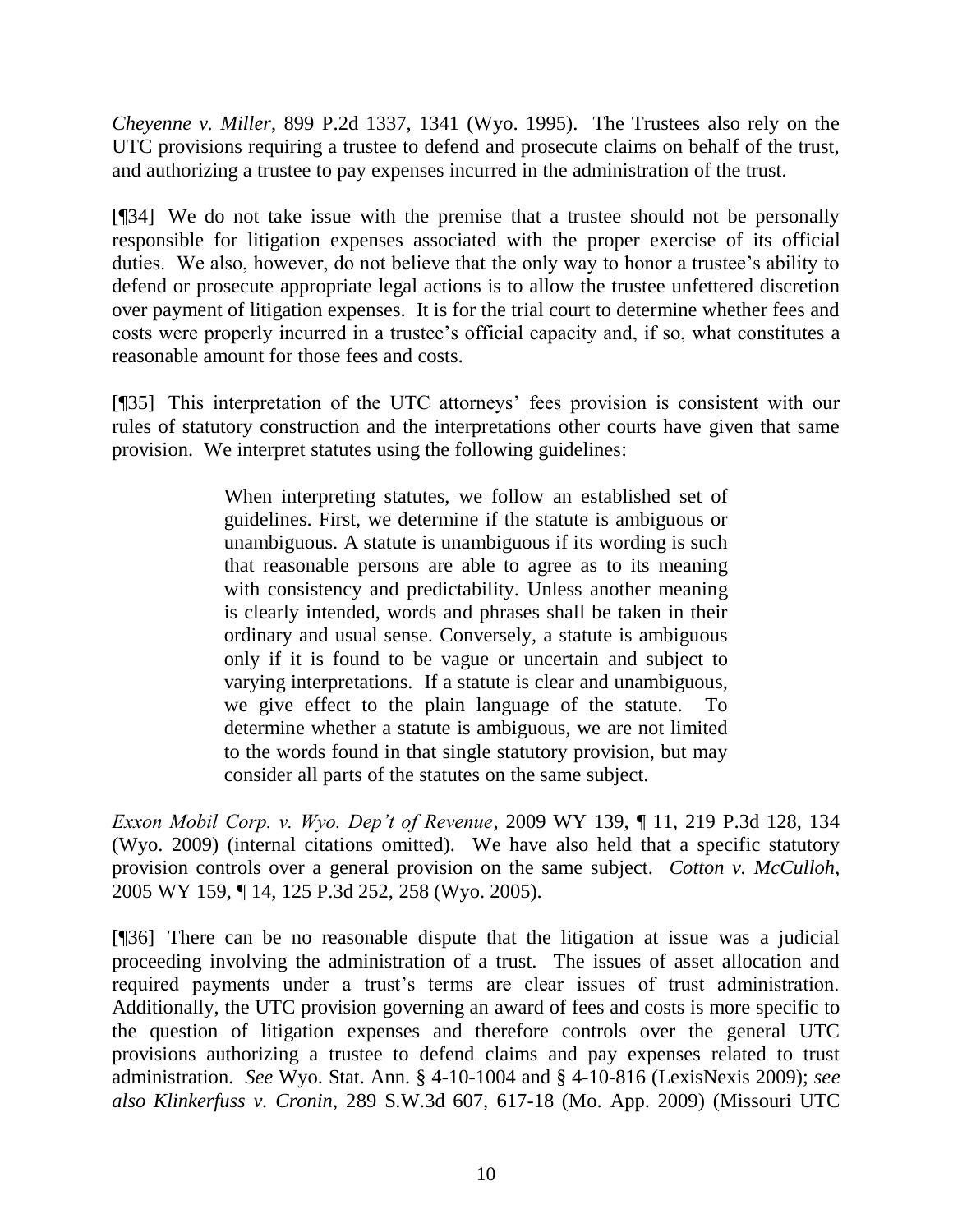provision identical to Wyoming's § 1004 provides basis for award of fees and costs to trustee); *Calvert v. Estate of Calvert*, 259 S.W.3d 456, 459-60 (Ark. App. 2007) (action challenging conveyance of real property to beneficiary trustee was a judicial proceeding involving trust administration and provision allowing court to award fees and costs governed payment of litigation expenses); *Atwood v. Atwood*, 25 P.3d 936, 946-47 (Okla. App. 2001) (Oklahoma UTC provision identical to Wyoming's § 1004 governs litigation expenses, not more general provision that allows trustee to hire attorneys to assist with trust administration); *Nickas v. Capadalis*, 954 S.W.2d 735, 741 (Tenn. App. 1997) ("[u]nless some benefit is contributed to the preservation of the trust estate, however, an award of attorney's fees is not permitted from the trust fund, notwithstanding the rule that a trust estate should bear the expense of the administration of the trust").

[¶37] Wyo. Stat. Ann. § 4-10-1004 thus governs the Trustees' entitlement to Family Trust funds to cover their litigation expenses, and it was for the district court to determine, based on a fees application from the Trustees, the amount of fees and costs, if any, the Trustees should be awarded. Our next determination then is whether the district court abused its discretion in ruling on the fees and costs the Trustees should have been awarded from the Family Trust.

[¶38] Once it has been determined that authority exists to award fees and costs, a trial court has extremely broad discretion to rule on the amount of such an award. *KC*, 941 P.2d at 53; *[Haltom v. Haltom](http://www.westlaw.com/Find/Default.wl?rs=dfa1.0&vr=2.0&DB=661&FindType=Y&ReferencePositionType=S&SerialNum=1988076626&ReferencePosition=879)*, [755 P.2d 876, 879-80 \(Wyo. 1988\).](http://www.westlaw.com/Find/Default.wl?rs=dfa1.0&vr=2.0&DB=661&FindType=Y&ReferencePositionType=S&SerialNum=1988076626&ReferencePosition=879) In reviewing the district court's determination of the amount, if any, to award the Trustees in this case, we are mindful that we have held that we will not interfere with the trial court's exercise of discretion in making such an award except upon proof that such discretion was gravely abused. *See KC*, 941 P.2d at 53; *[Haltom](http://www.westlaw.com/Find/Default.wl?rs=dfa1.0&vr=2.0&DB=661&FindType=Y&ReferencePositionType=S&SerialNum=1988076626&ReferencePosition=879)*, [755 P.2d at 879-80.](http://www.westlaw.com/Find/Default.wl?rs=dfa1.0&vr=2.0&DB=661&FindType=Y&ReferencePositionType=S&SerialNum=1988076626&ReferencePosition=879) 

[¶39] Courts interpreting provisions identical or similar to § 4-10-1004 have observed that the provision's use of the phrase "justice and equity" must guide a trial court's discretion in determining whether to award fees from a trust and the amount of any fees awarded. *See, e.g.*, *Atwood*, 25 P.3d at 947. The Oklahoma court in *Atwood* described the inquiry as follows:

> The highly subjective phrase "justice and equity" does not state specific guidelines or criteria for use by a trial court or for use by a reviewing court. The phrase connotes fairness and invites flexibility in order to arrive at what is fair on a case by case basis. Hence, general criteria drawn from other types of cases provide nonexclusive guides. These include (a) reasonableness of the parties' claims, contentions, or defenses; (b) unnecessarily prolonging litigation; (c) relative ability to bear the financial burden; (d) result obtained by the litigation and prevailing party concepts; and (e) whether a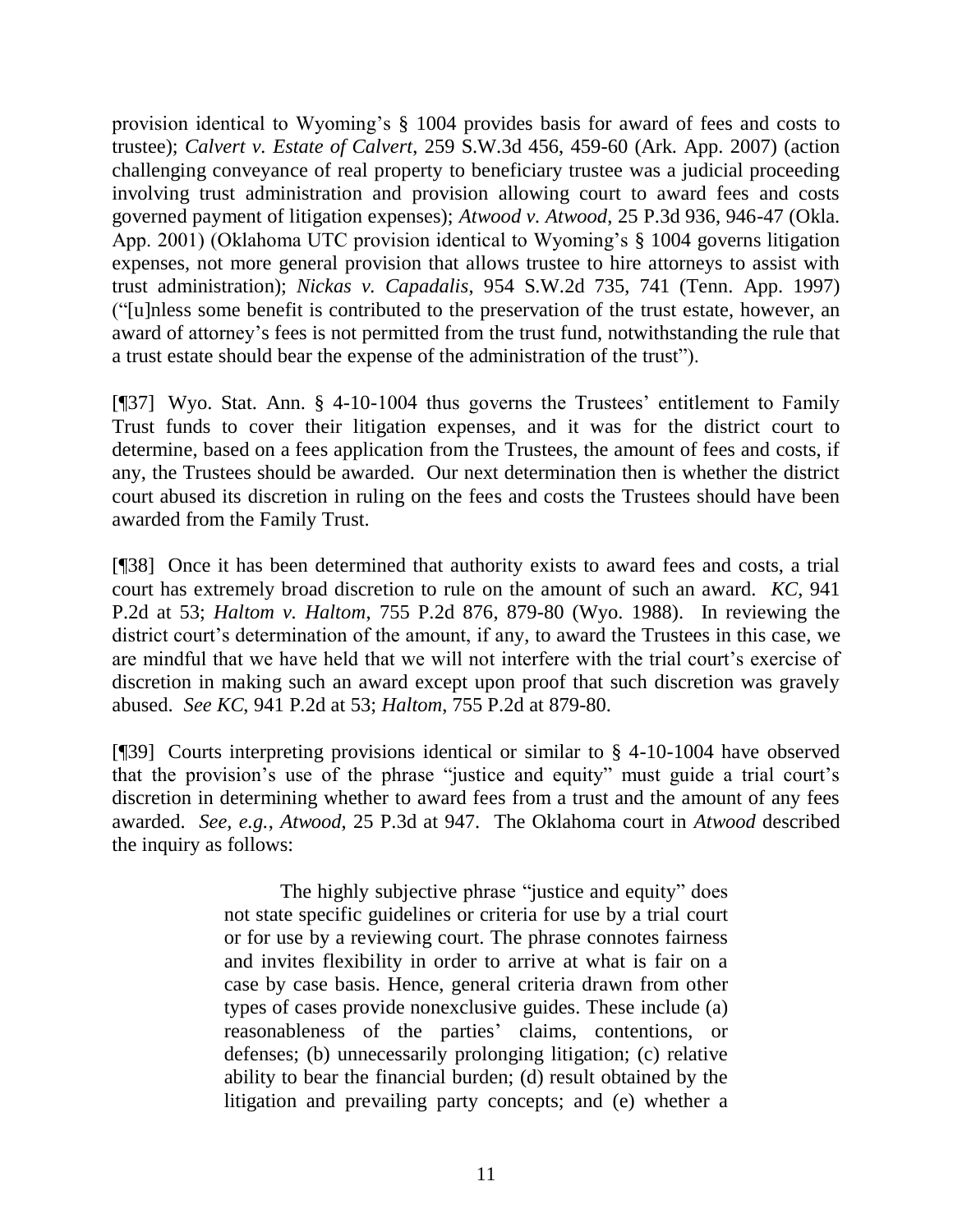party has acted in bad faith, vexatiously, wantonly, or for oppressive reasons in the bringing or conduct of the litigation.

The role of "justice and equity" in this phase of the inquiry before the trial court is distinct from their role in determining what amount of costs, fees, and expenses should be allowed. For example, the fact that the nature of the case was difficult and required a great deal of effort goes to the amount of the award rather than whether an award should be granted.

*Atwood*, 25 P.3d at 947; *see also Whittlesey v. Aiello*, 128 Cal. Rptr. 2d 742, 748 (Cal. App. 2002) (no basis for trustee to recover litigation expenses if litigation does not benefit trust); *Nickas*, 954 S.W. 2d at 741 (award of litigation expenses authorized only to the extent litigation found beneficial to trust).

[¶40] At the outset of our review of the district court's exercise of discretion, it is important to take into consideration the findings of the district court in *Garwood I*. The district court found it unfortunate that Mr. and Mrs. Garwood were persuaded to execute trust instruments that clearly were of no use to them in protecting their assets from estate taxes, that it was the intention of both Mr. and Mrs. Garwood that their estate would be available in its entirety to the surviving spouse until death, and that the focus of Trustees Orlan Garwood and Carol Jones was wholly on their own financial interests rather than on fulfilling the clear intentions of their parents as reflected in the trust documents. *Garwood I*, 18, 194 P.3d at 325-26. This Court agreed with the district court in its findings and upheld the district court's decision:

> We conclude that the district court's findings of fact are not clearly erroneous and its application of the law to these circumstances is likewise not erroneous. The Garwoods had the misfortune to fall victim to an itinerate hawker of "fill-in-the-blank," "one-size-fits-all," trust forms. The materials were ill-suited to the Garwoods' needs and have served to squander a significant portion of their hard-earned life savings on legal proceedings and attorney's fees (we are given to understand from the briefs that the Trusts have paid over \$49,000.00 in attorney's fees incurred by Orlan Garwood and Carol Jones, and that there is only slightly more than \$16,000.00 left in the Family Trust). Clearly there is no pot of gold at the end of the rainbow for anyone involved in this litigation, most certainly not for the 84-year-old Mr. Garwood who is dependent on the income from the Trust to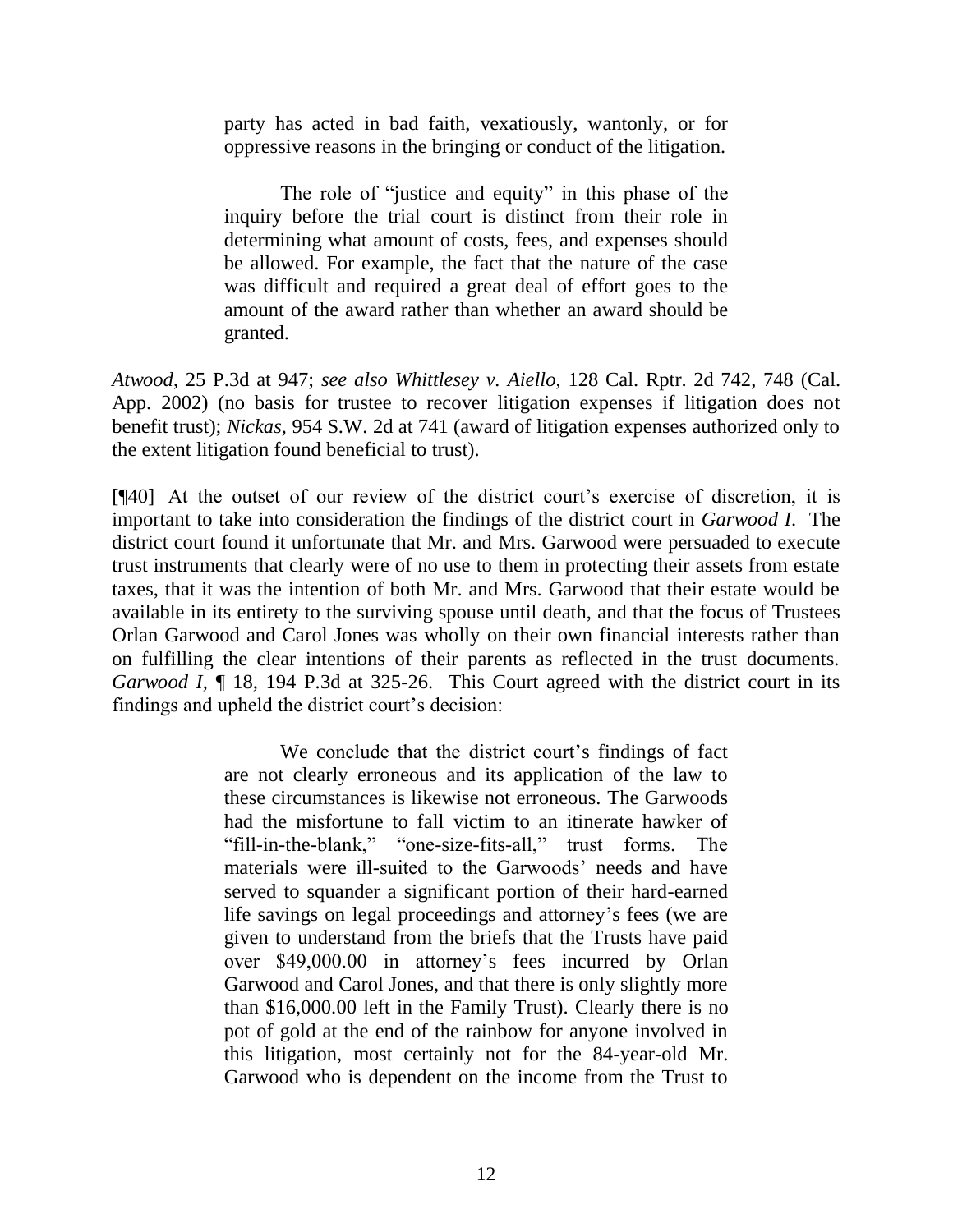eke out his subsistence standard of living for the remainder of his days.

*Garwood I*, ¶ 22, 194 P.3d at 327.

[¶41] Given the findings of the district court, which were affirmed by this Court, that not only did the trust not benefit Mr. and Mrs. Garwood, the litigation made necessary by the Trustees' refusal to sell the Wheatland property likewise did little to benefit the Family Trust, we cannot find that the district court abused its discretion in limiting the amount of fees to the percentage it did.

[¶42] The Trustees argue that even if the district court were permitted to limit the Trustees' litigation expenses based on the extent to which the Trust was benefitted by the litigation, the district court abused its discretion in limiting the attorney fees and costs to \$10,000. Specifically, the Trustees contend the district court should have reviewed the billing statements of the Trustees' attorneys to ascertain what fees benefitted the Trust, and in the absence of that review, the \$10,000 limit was arbitrary.

[¶43] Although we agree that the proper approach in making an award of attorneys' fees and costs is to review billing statements, we do not agree with the Trustees that this is a basis for overturning the district court's ruling. The Trustees did not submit their billing statements to the district court, and under those circumstances, the district court would have been well within its authority to require reimbursement of all amounts the Trustees withdrew for their litigation expenses. Under these unique circumstances, however, where the party opposing fees has not appealed or even argued against the amount the district court allowed the Trustees for fees and costs, we will not disturb the trial court's exercise of discretion.

[¶44] Likewise, where the onus was on the party seeking fees, in the first instance, to submit an application for fees, complete with supporting billing statements, that party cannot be heard to complain on appeal that a review of those statements was not done. The Trustees had an opportunity after entry of the district court's initial judgment to submit an application for an award of fees and costs, supported by the required billing statements. Indeed, it seems likely the district court may have allowed the Trustees to submit that same evidence, although it would not have been timely, at the hearing on the propriety of the Trustees' withdrawal of funds to pay their litigation costs. The Trustees did not make an offer of the evidence at that hearing. The Trustees had opportunities to submit the required billing statements and did not do so. Under these circumstances, we will not remand for a review of those statements. *See Pekas v. Thompson*, 903 P.2d 532, 537 (Wyo. 1995) ("[a] remand to allow additional proof on attorney fees will be allowed only in those instances where a party was denied an opportunity to make proof in the proceeding below").